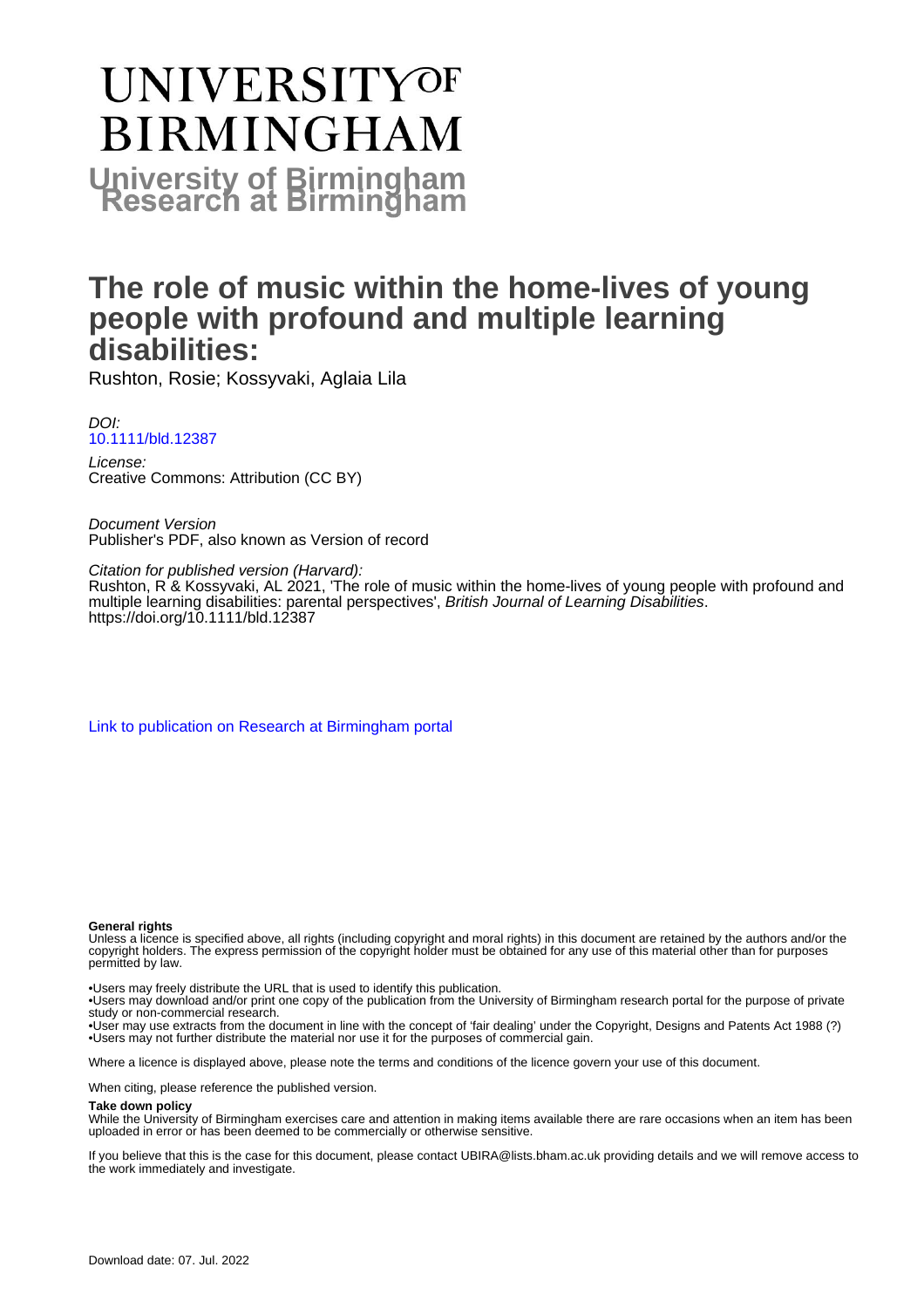# **ORIGINAL ARTICLE**



Check for updates

# **The role of music within the home-lives of young people with profound and multiple learning disabilities: Parental perspectives**

# **Rosie Rushton** | **Lila Kossyvaki**

University of Birmingham, Birmingham, UK

**Correspondence**

Rosie Rushton, University of Birmingham, Birmingham, UK. Email: [rosierushton1510@gmail.com](mailto:rosierushton1510@gmail.com)

**Funding information** Economic and Social Research Council

#### **Accessible summary**

- Music is often part of our lives.
- We asked parents what music is like for children and young people with profound learning disabilities at home.
- People listened to music more than they made music at home.
- Music is used for different reasons.
- Music can help families feel more connected.

#### **Abstract**

**Background:** Music is weaved within our cultures; it is ever-present within daily-life and can considerably influence our mood, well-being and relationships. This study explores parental perceptions of the role of music in the home-lives of children and young people with profound and multiple learning disabilities in the UK. It considers parental views of how listening to and making music can shape the mood and behaviours of their child and their relationship.

**Methods:** Using a mixed-method explanatory sequential design and cross-sectional survey methodology, the study collected data from parents and carers of children and young people with profound and multiple learning disabilities. Data were collected from an online questionnaire (*n* = 48) followed by online one-to-one interviews (*n* = 10). **Findings:** Parents reported that children and young people with profound and multiple learning disabilities more frequently listen to music than make music within the home. They also stated that music is used for enjoyment, to support mood-regulation and to add structure to the lives of young people with profound and multiple learning disabilities. Parents finally reported that listening to music together helps families feel more connected and strengthened their relationships.

**Conclusion:** This paper outlines the positive role music may have in the home lives of people with profound and multiple learning disabilities and their families.

#### **KEYWORDS**

home, music, parents' perspectives, profound and multiple learning/intellectual disabilities

This is an open access article under the terms of the [Creative Commons Attribution](http://creativecommons.org/licenses/by/4.0/) License, which permits use, distribution and reproduction in any medium, provided the original work is properly cited.

© 2021 The Authors. *British Journal of Learning Disabilities* published by John Wiley & Sons Ltd.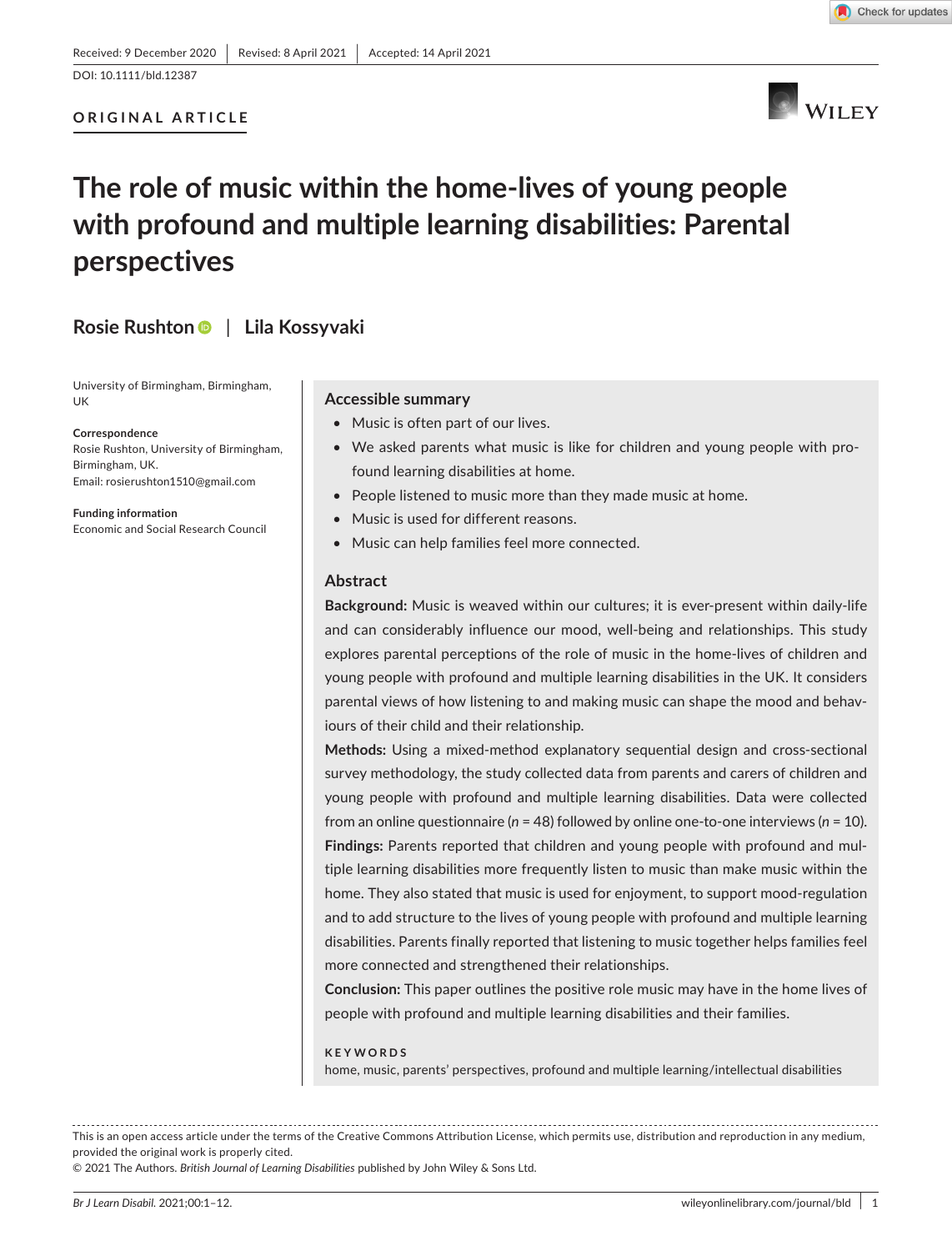# **1**  | **INTRODUCTION**

Music is an intrinsic part of human life; its presence is weaved within our cultures, and it can have a considerable emotional effect upon all individuals (MacDonald et al., 2017). Ever-present within our daily lives, it fulfils both an individual and social need (Clayton, 2009), experienced as a solitary and social activity. Music connects us to people, places and events; it can evoke powerful personal responses (Hallam & MacDonald, 2013). Its informal presence within the home and its impact on child development throughout the early years has been of growing research interest (Young, 2008). However, although music has been identified as a medium to engage and motivate people with profound and multiple learning disabilities (Ockelford, 2008), little is known of its presence and use within home-life.

Readily available (Krause et al., 2015), technological advances mean that the accessibility, ease, and variety of music to listen to are ever-increasing (Sloboda et al., 2009). The prominence of music within daily life continues to increase (Krause et al., 2015). Studies reveal that psychological and physiological effects of music can be experienced by all humans, from the earliest stages of life (Juslin & Sloboda, 2013), regardless of an individual's physical or mental ability (Trevarthen, 2002). Listening, responding and making music provide accessible and vital platforms for communication (MacDonald et al., 2017) creating opportunities for self-expression, social connectedness and individual empowerment (Murphy & McFerran, 2017). Individuals are empowered through creating music, which can influence their environment. Personal responses to music, which develop and support individual preference, also offer opportunities for empowerment. Considering these qualities, music has the potential to hold a valuable place in the lives of children and young people with profound and multiple learning disabilities.

The definition of profound and multiple learning disabilities, as provided by the Core and Essential Service Standards (Doukas et al., 2017), is adopted within this article. The term profound and multiple learning disabilities is used to describe a heterogeneous group of people with a profound intellectual disability, often combined with physical disabilities and sensory impairments (Doukas et al., 2017). The complexity of these needs often means that the children and young people are dependent on adult support to take part in most everyday activities. As a result of this, and disabling barriers within society, people with profound and multiple learning disabilities are likely to spend the majority of their free time at home (Petry et al., 2005). Better understanding of how to engage children with profound and multiple learning disabilities within home-life is therefore essential. Identifying and making these strategies explicit may enhance participation (Axelsson et al., 2014) and strengthen relationships and resilience within the family (Luijkx et al., 2019).

Parent–child musical interactions are a traditional part of family life throughout the world (Custodero & Johnson-Green, 2003). These musical experiences (e.g. exchanges of song, rhythmical movement and vocal imitation) facilitate intimate parent–child interactions, without the need for the understanding of formal language (Zeedyk,

2008). The innate nature of these musical exchanges has been observed globally (Custodero & Johnson-Green, 2003). However, there is limited research on the prevalence of music in the everyday home-life of young children (Mehr, 2014). Further, the impact of informal shared musical experiences, on the social behaviours of children, remains largely unexplored (Williams et al., 2012). Previous studies of typically developing children (Mehr, 2014; De Vries, 2009; Young, 2008) all reported a high prevalence of pre-recorded music within the home. Spontaneous singing with parents also occurred frequently (Mehr, 2014; Young, 2008), making music and using instruments was less likely to occur. Young (2008) reported on the significance that attending external groups had on the musical repertoire parents were using at home, suggesting that parents may be "relying heavily on baby and toddler groups to learn the song and rhyme repertoire they use at home" (Young, 2008, 39). Whilst these studies capture the musical experiences of typically developing children, there are few studies which attempt to explore and quantify these experiences for children with disabilities (Thompson et al., 2014). Literature documents the impact of music therapy sessions, delivered in the family home, for children with disabilities (Nicholson et al., 2008; Pasiali, 2004; Williams et al., 2012). However, these interventions do not capture informal musical experiences, such as listening to music and spontaneous singing. Moreover, the studies do not baseline the musical encounters of their participants prior to the interventions resulting in little evidence of typical day-to-day musical experience of individuals with learning disabilities.

Previous studies reveal music to be highly motivating for people with profound and multiple learning disabilities (Ockelford, 2008), providing a platform for individuals to communicate without the need for formal language (Corke, 2002), through structured interactions (Ockelford, 2008) or spontaneous exchanges (Corke, 2012). Music influences environments, affecting the arousal and emotional levels of listeners and participants with profound and multiple learning disabilities (Corke, 2002), provides opportunities for playful interactions (Corke, 2012) and supports prolonged communications (Prevezer, 2000). Music also offers a platform to build relationships and facilitates the sharing of emotions and intentions (Hallam & MacDonald, 2013) which are all fundamental to effective family functioning (Luijkx et al., 2019).

The multiple and often conflicting roles that parents of individuals with profound and multiple learning disabilities fulfil within family life such as nurse, advocate, physiotherapist and emergency response (McCann et al., 2016) may impact on their physical and mental health (Whiting, 2014). Time-poor parents report that they are juggling schedules, relationships and responsibilities in order to meet the daily needs of their child (Mactavish & Schleien, 2004), creating strains within family relationships (Whiting, 2014). Despite this, studies show that play activities, between parent and child, are highly valued (McCann et al., 2016) and support feelings of unity within the family (Mactavish & Schleien, 2004). Whilst it is widely acknowledged that recreational activities, and the social opportunities these provide, are an important element to improving quality of life (Schalock & Felce, 2004), it remains a neglected area of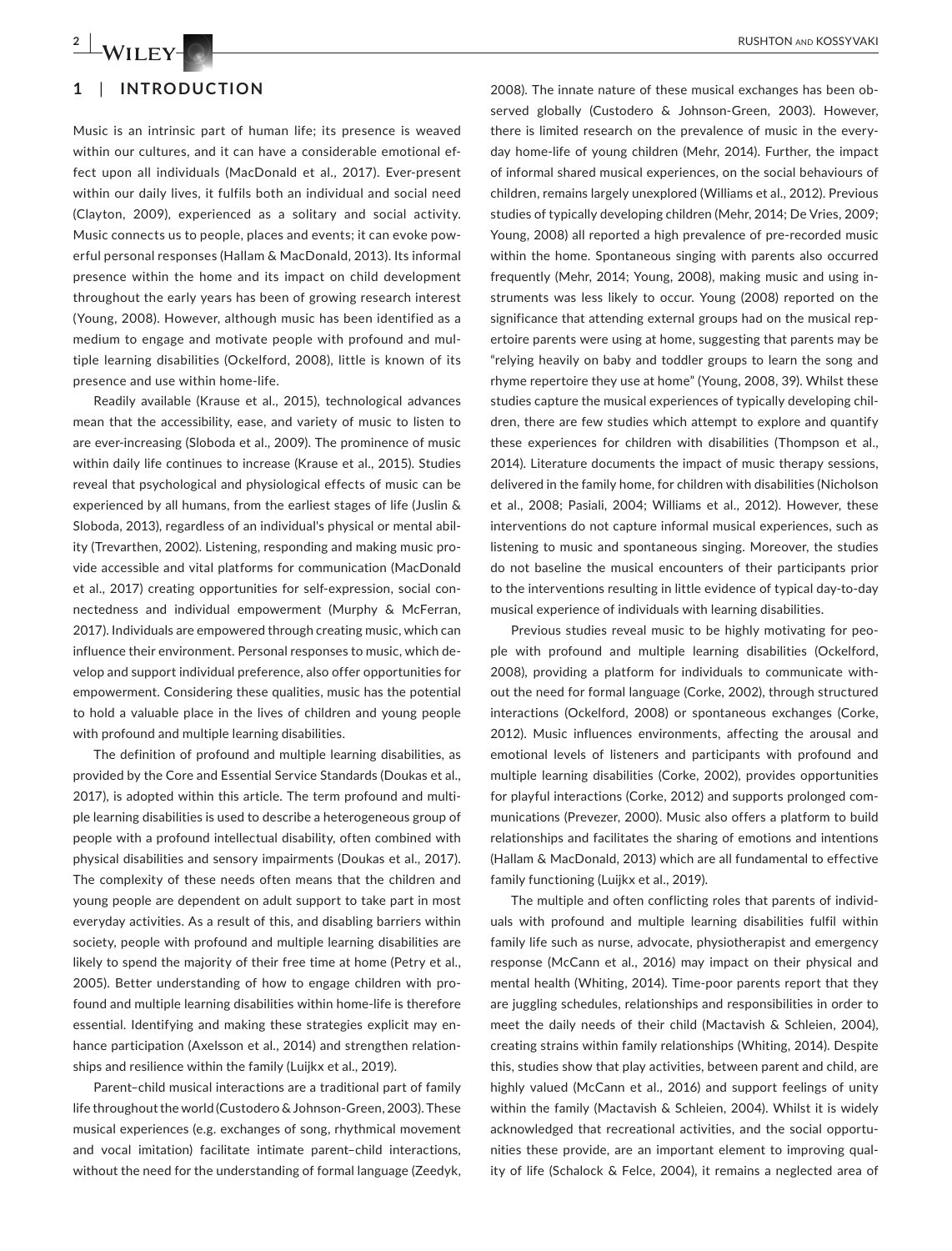both disability and relationship studies. Research into the impact of these activities, for families with children with profound and multiple learning disabilities has been given minimal attention. Improved understanding of the factors which contribute to positive family relationships and effective family functioning (Mactavish & Schleien, 2004) may enhance family well-being.

The paper focuses on the musical experiences children and young people with profound and multiple learning disabilities encounter at home. More specifically, parental perspectives are explored to consider how these musical experiences influence the behaviours of children with profound and multiple learning disabilities and the parent–child relationship. The aims of the study were to investigate parental understandings of:

- 1. how children and young people with profound and multiple learning disabilities encounter music at home
- 2. how music influences the behaviours and mood of children and young people with profound and multiple learning disabilities
- 3. the role of music within the parent–child relationship

# **2**  | **METHODS**

This study followed a mixed-method explanatory sequential design (Tashakkori & Teddlie, 2010). Within a cross-sectional survey methodology, both questionnaire and interview methods were used to collect data. Quantitative data via questionnaires were collected first, followed by qualitative data collected via follow-up online interviews with participants from the same sample. In this way, the research questions were explored with a larger sample, before expanding and exploring the findings in more detail, collecting qualitative data from a few cases (Creswell & Creswell, 2005). The quantitative and qualitative data are then integrated during the discussion section of this paper, a further characteristic of the mixedmethod design.

#### **2.1**  | **Sample**

The population of people identified as having profound and multiple learning disabilities is relatively small, forming <0.1% of the general population of the UK (Emerson, 2009). A nonprobability convenience sample of parents/carers of people with profound and multiple learning disabilities aged 0–25 years was generated from the online questionnaire. Potential participants were provided with the Core and Essential Service Standards (2017) descriptor of people with profound and multiple learning disabilities on the research information form to help ensure their child/young person met the criteria for the study.

The questionnaire was distributed as an unrestricted, selfselect survey, which was open to the public for anyone to access

for a period of five weeks (June–July 2020). The link was placed to reach the targeted population through social media networks. Organisations which work with people with profound and multiple learning disabilities in the UK were also contacted, and a request was made to share the link with their networks. A number of UK special schools known to the authors were contacted and asked to share the link with parents. The sample of interview participants was generated from individuals who had completed the questionnaire and indicated a further interest in contributing to the study.

#### **2.2**  | **Data collection**

#### 2.2.1 | Questionnaire

The questionnaire, which was developed by the two authors, as to their knowledge, there was none pre-existing relevant and appropriate tool, aimed to establish trends in the musical experiences of children and young people within their homes and considered how these experiences influence behaviours and relationships. The online questionnaire, conducted using the Qualtrics survey platform, contained forty-two items, including open and close-ended questions. Five-point Likert scales were used to collect data on frequency, likelihood and attitudes (see Appendix S1 for a blank copy of the questionnaire). Questions were derived from existing literature on musical encounters at home and, family leisure experiences, as well as the authors' experience of working with families with profound and multiple learning disabilities. Within the questionnaire, musicmaking was defined as: "may include vocalising, singing, playing with musical instruments, playing with musical toys etc.".

#### 2.2.2 | One-to-one interview

One-to-one online interviews were conducted to increase the depth of qualitative data and gain a greater understanding of the impact of music in the home. Interviews lasted between 20 and 40 minutes, with a mean average of 26 minutes (see Appendix S2, for a blank copy of the interview schedule). The interview schedule was developed from existing literature on family home-life and music in the home, the questionnaire responses, as well as the authors' experience of working with families. The interview schedule gathered information on participants' home-life, behaviours of their child, importance of music on the parent–child relationship, parental experiences of music and parents' confidence levels in using music at home. Semi-structured interviews allowed for more flexibility to follow-up on themes which were believed to be important by the interviewees (Brinkmann, 2013). The semi-structured interview method was particularly appropriate for this study due to the diverse nature of children and young people with profound and multiple learning disabilities, allowing the uniqueness of each family's circumstance and experiences to be captured.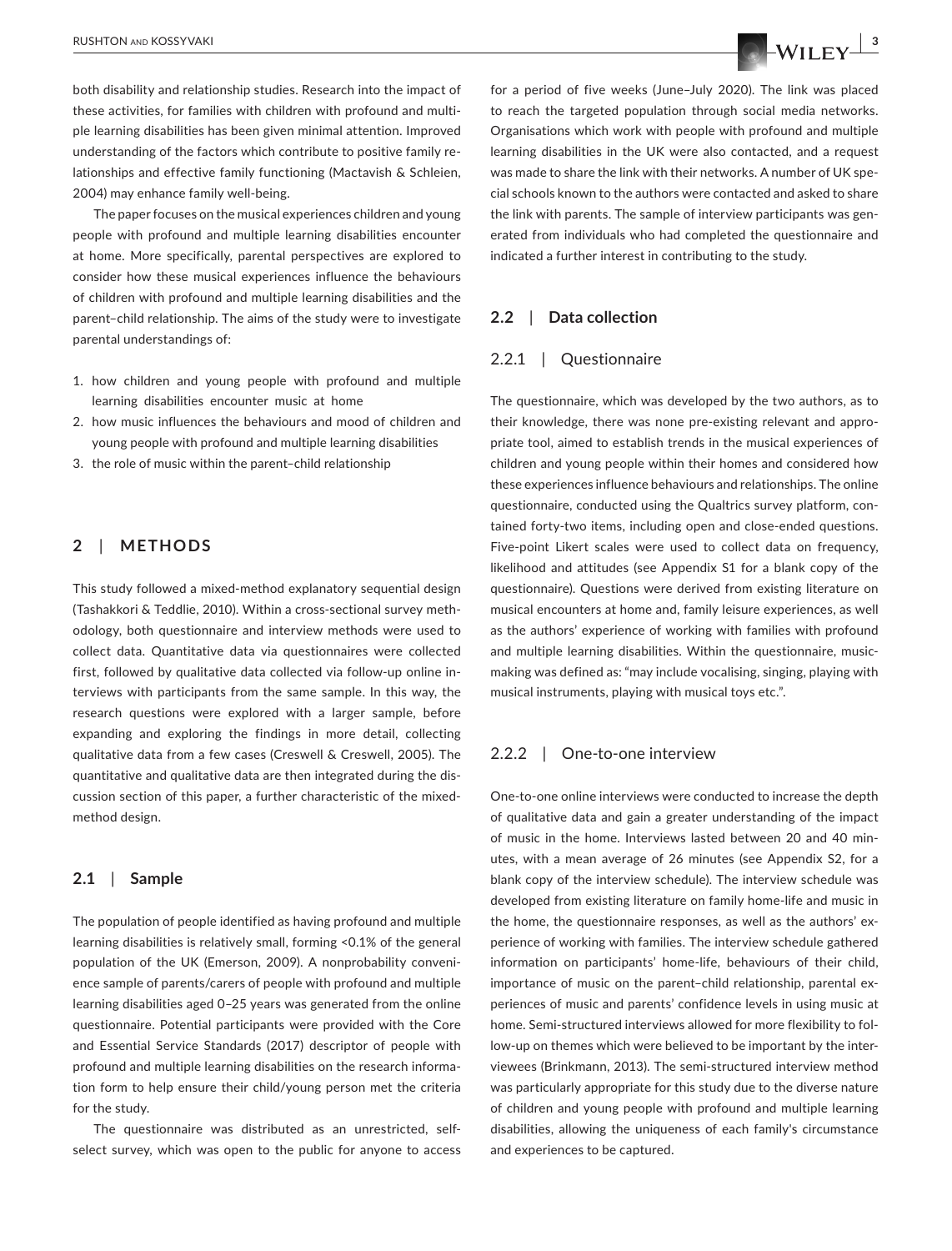

#### **2.3**  | **Ethics**

This research was undertaken with ethics approval from the University of Birmingham. It also abides by the British Educational Research Association's guidelines for educational research (BERA, 2018). All participants were provided with a description of the study and a consent form to indicate whether they are happy to participate. There was no incentive provided to any of the participants. All data sets were anonymously labelled and securely stored.

### **3**  | **RESULTS**

Data were generated from questionnaires with over 70% completion; this level of completion was felt to include significant and valuable data (Lavrakas, 2008). Data from 48 individuals with parental/ carer responsibility were analysed. Twenty-six questionnaire respondents indicated that they would be interested in being interviewed, and they were contacted by email. Ten responded to the email and agreed to take part in online interviews. Each interview was recorded and fully transcribed.

#### **3.1**  | **Descriptive information on the participants**

Descriptive information of the participants and the children/ young people with profound and multiple learning disabilities are presented in Tables 1 and 2. Pseudonyms have been used throughout.

#### **3.2**  | **Coding**

Quantitative data obtained from the questionnaire were visually inspected and analysed. Transcribed data from the open-ended questions from the questionnaire and the interviews were coded using an abductive approach (Timmermans & Tavory, 2012a,b). The abductive approach allowed the first author to analyse the data using predetermined categories derived from the literature, whilst also remaining open to emergent themes and concepts within the data. Abductive analysis emphasises that, whilst data should be analysed with a broad knowledge of theory, the researcher should not be limited to pre-conceived concepts.

After familiarisation with the data, through reading and rereading the transcripts, data were preliminarily coded using Nvivo 12 (NVivo, 2018). Data were first analysed deductively using literaturedriven predetermined categories: frequency, resource and purpose. Data were then analysed inductively using the six-step process described by Braun and Clarke (2006) (see Appendix S3, for the codetrees). Quantitative and qualitative results are presented in themes aligned to the study's research aims.

#### **TABLE 1** Demographic information of questionnaire respondents

| Demographic information           | $N$ (%)  |  |  |  |  |
|-----------------------------------|----------|--|--|--|--|
| Role of respondent                |          |  |  |  |  |
| Mother                            | 43 (90%) |  |  |  |  |
| Father                            | 1(2%)    |  |  |  |  |
| Carer                             | 3(6%)    |  |  |  |  |
| Grandparent                       | 1(2%)    |  |  |  |  |
| Child/Young person's age in years |          |  |  |  |  |
| Under 5 years                     | $\Omega$ |  |  |  |  |
| $5 - 11$                          | 27 (56%) |  |  |  |  |
| $12 - 18$                         | 14 (29%) |  |  |  |  |
| $19 - 25$                         | 7(15%)   |  |  |  |  |
| Child's sex                       |          |  |  |  |  |
| Male                              | 29 (60%) |  |  |  |  |
| Female                            | 19 (40%) |  |  |  |  |

# **3.3**  | **Musical experiences of children and young people with profound and multiple learning disabilities at home**

Data were collected on the parents' experiences of listening to music and making-music. The questionnaire was used to collect data on the *frequency* of these experiences, *the types of resources* used and their *purpose*. Interviews provided an opportunity to expand on the data and further explore these main themes. For example, interviewees were asked; "Is music part of the home-life and to what extent?".

# 3.3.1 | Frequency

In the questionnaire, parents/carers reported that children were more likely to listen to music at home than take part in active music making. Most children (n = 44; 92%) were reported to listen to music daily, and however, less than half (*n* = 20; 42%) were reported to make music daily. Further, some families (*n* = 4) reported that they "never" make music with their child at home (Figure 1).

In the interview, families (*n* = 9) discussed the high frequency in which listening to music occurred within the home, commenting: "an incredible extent, every day, several times a day" (Lisa) and "listening to music is a massive part of his day" (Melissa).

Making music at home happened less often. However, eight parents commented positively on the frequency of music-making experiences, such as:

> …well my brother got him a guitar and he's been absolutely loving that really…he can sit for hours just playing.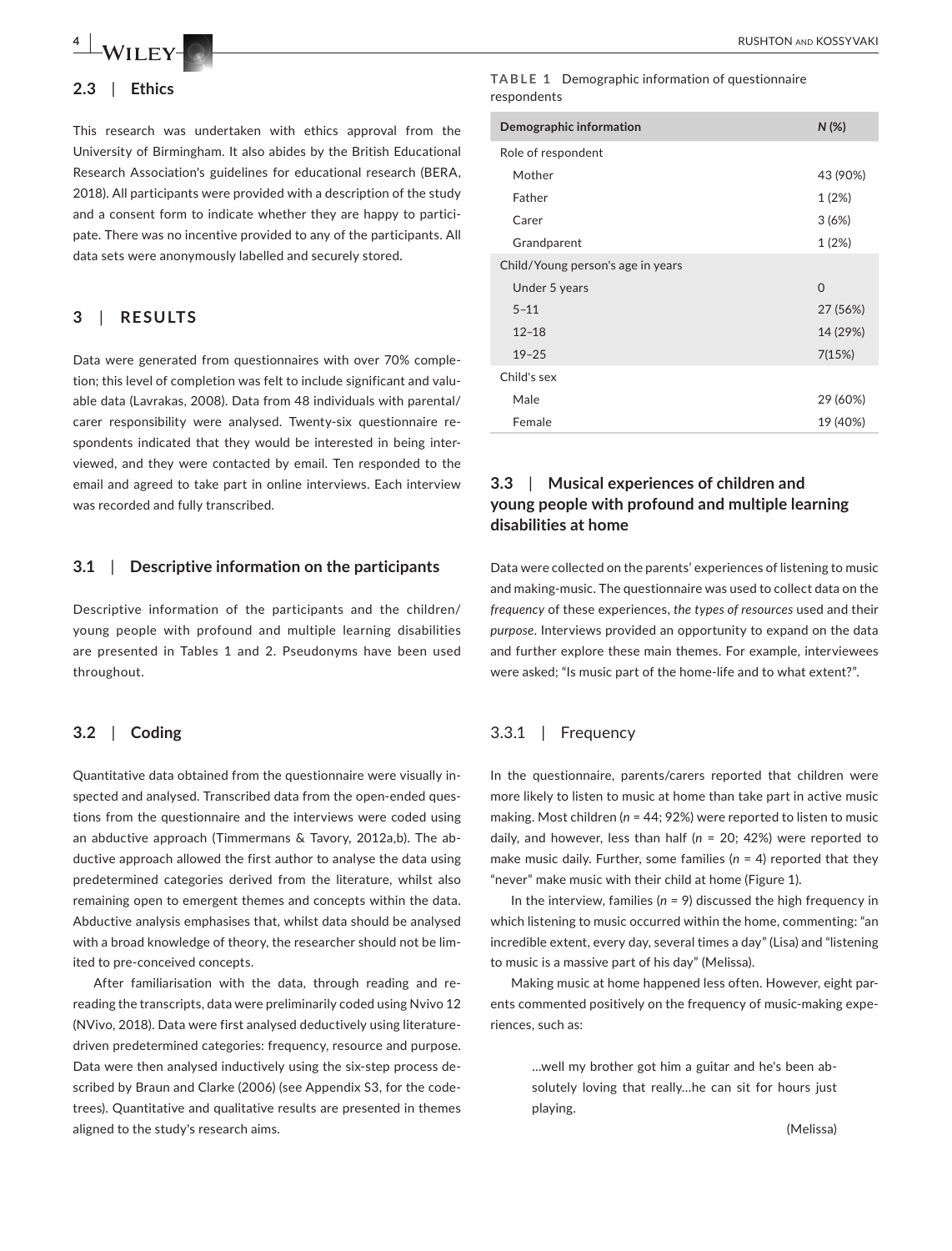**TABLE 2** Descriptive characteristics of interview participants (parents) and their child/young person

|  | Parent       | <b>Parent Sex</b> | Child/YP      | Child/YP<br>Age | Child/YP<br>Sex | Parental description of disability <sup>a</sup>                                                                                                                                                                                                                         |
|--|--------------|-------------------|---------------|-----------------|-----------------|-------------------------------------------------------------------------------------------------------------------------------------------------------------------------------------------------------------------------------------------------------------------------|
|  | Lucy         | Female            | Minnie        | 9               | Female          | "Similar to cerebral palsyaffects everything. Her body<br>and her learning, her cognition and her speech."<br>"Not compatible with life kind of diagnosis."                                                                                                             |
|  | Hannah       | Female            | Libby         | 9               | Female          | "Medical complexity" "her wheelchair" "profound<br>needs"                                                                                                                                                                                                               |
|  | Karine       | Female            | Lily          | 9               | Female          | "KAT6A Syndrome"<br>"Severe learning disability, hypertonia and hyper<br>flexibility she uses a wheelchair."                                                                                                                                                            |
|  | <b>Tracy</b> | Female            | Logan         | 9               | Male            | "PMLDfrom brain conditions polymicrogyria and<br>microcephaly"                                                                                                                                                                                                          |
|  | Melissa      | Female            | Harry         | 10              | Male            | "Fox G1 syndromeas a result of that he's got<br>profound and multiple learning disabilities and a<br>complex form of epilepsy, that's life threatening<br>and life limiting and he has a visual impairment as<br>well and is tube fed, and he's a wheelchair user"      |
|  | Sue & Dave   | Female & Male     | Joe           | 11              | Male            | "PMLD it's a rare genetic condition called SCN2a"<br>"epilepsy and autism, but his is more epilepsy"<br>"uses a wheelchair"                                                                                                                                             |
|  | Kevin        | Male              | Simon         | 12              | Male            | "Blind, four limb cerebral palsy and global development<br>delay."<br>"Completely dependent on adult support for feeding,<br>personal care and everything else."                                                                                                        |
|  | Helen        | Female            | May           | 15              | Female          | "Cri-du-chat syndrome"<br>"quite a few medical problems and developmental<br>issues"<br>"like deafwith bone-anchored hearing aids"                                                                                                                                      |
|  | Sarah        | Female            | Dom and Henry | 16              | Male            | "Disabilities and complex needs"<br>"Henry has complex needs, autism, ADHD, other<br>mental health issues and physical issues"<br>"Dom's a spastic quadriplegic, with epilepsy and a rare<br>condition called Schizencephaly; about a third of<br>his brain's missing." |
|  | Lisa         | Female            | Elliot        | 24              | Male            | "Seizures" "uses a wheel chair" "complex needs"                                                                                                                                                                                                                         |

<sup>a</sup>All parents were provided with the Core and Essential Service Standards (2017) descriptor of people with profound and multiple learning disabilities on the research information form to help ensure their child/young person met the criteria for the study. Parental descriptions were also asked as it was felt that these would be most reflective of their perception of their child's disability.

A sub-theme which was generated from the interviews was the limitations parents (*n* = 7) experienced. The main limitation parents highlighted was the behaviours and physical limitations associated with their child's disability: "dribbling," "chewing things," and "throwing." Two parents commented on both the physical and cognitive abilities of their child as a limit to music-making:

> In that way he's limited in terms of what he can do, and that's because of his physical limitations, and… potentially his understanding. So I guess…if he was able to, we may have explored [music-making] a bit more.

> > (Tracy)

Other limits to music-making at home included "time." Parents (*n* = 5) commented on a lack of time to make music at home, due to their child being "exhausted" after arriving home at the end of a school day. For these families, music-making was typically limited to a weekend activity. Parents also reported being time-poor due to the "care demands," "physical care," and "stress" of looking after a child with profound and multiple learning disabilities. Meeting these care needs impacted on the time available for activities such as music-making to take place at home.

### 3.3.2 | Types of resources

In the questionnaire, parents were asked to select the types of music their son/daughter listened to at home. Figure 2 shows that children and young people with profound and multiple learning disabilities listen to a wide range of musical styles within the home.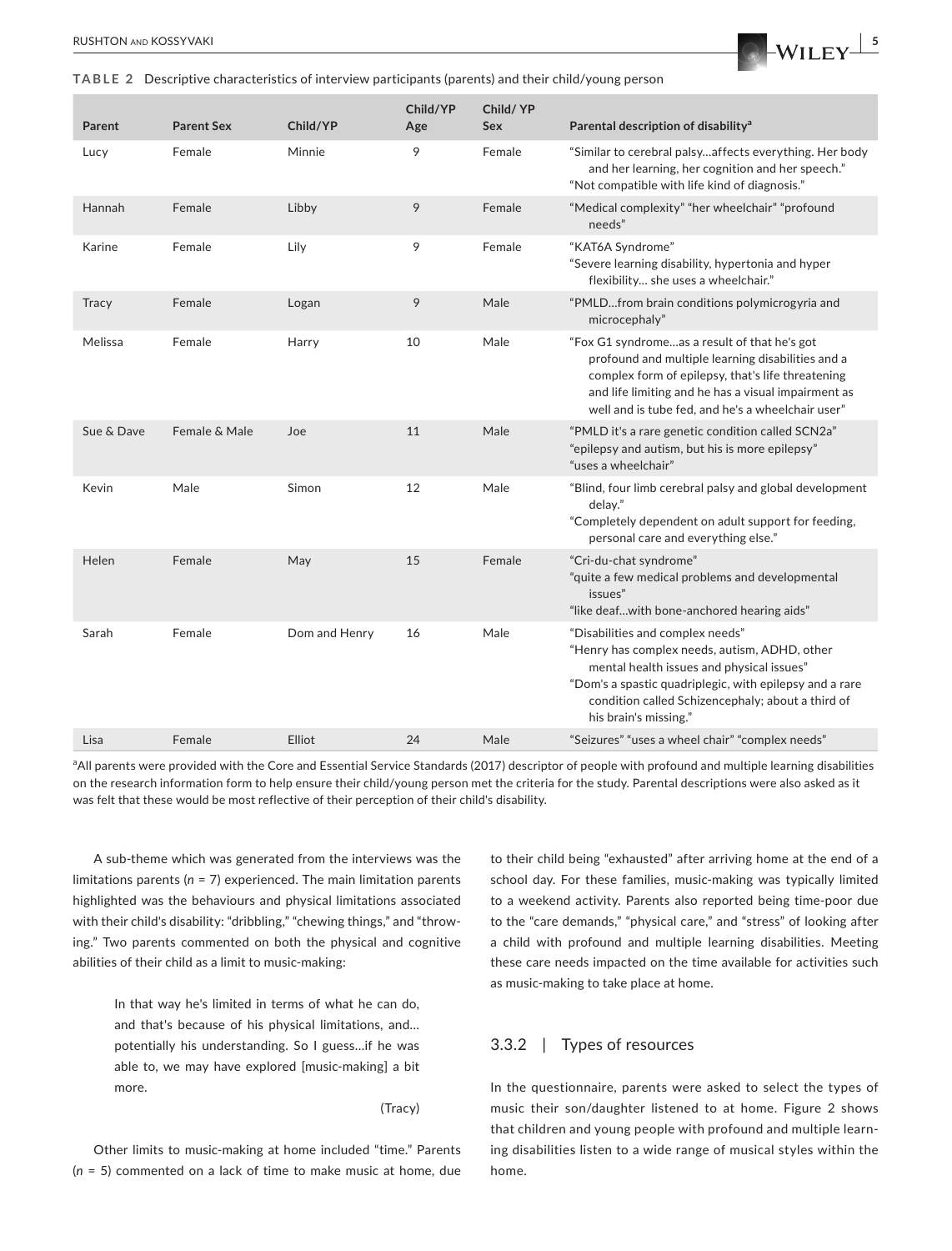

Parents reported that their children most frequently listen to Popular music (*n* = 39; 81%) and Children's Song and Nursery Rhyme (*n* = 36; 75%). "Other" types of music described by respondents included "Musicals," "Rap" and "PMLD disabilities specific resources". Parents were also asked in the questionnaire whether they often chose music they preferred to listen to, or that they thought their child would like to listen to. Thirty-six parents "strongly agreed or agreed" that they often chose music their child would like to listen to.

In the interview, eight parents were able to comment on the musical preferences of their child. These parents were confident that their child had preferences when listening to music and they were able to describe them with comments such as.

> She does seem to have a particular love for the flute and the penny whistle. I think because of the pitches. (Karine)

> And she always has choices she knows what she wants to listen to and it. I always find it interesting, but it isn't always the same thing….

> > (Lucy)

Two of the parents said they were unable to comment on their child's musical preferences.

> He doesn't recognize it, pieces of music or anything. (Sue and Dave)

> It's difficult to tell, I don't see, you know, with different styles of music we play, I don't see any different kind of reaction with him.

> > (Tracy)

Alongside considering the types of music listened to within the home, interview participants were asked whether there were any resources which supported the music opportunities that their child experienced at home.

Interview participants commented on having access to a range of musical instruments at home. All families spoke about untuned percussion instruments such as the tambourine, shaker and oceandrum. A number of families (*n* = 8) spoke about tuned instruments,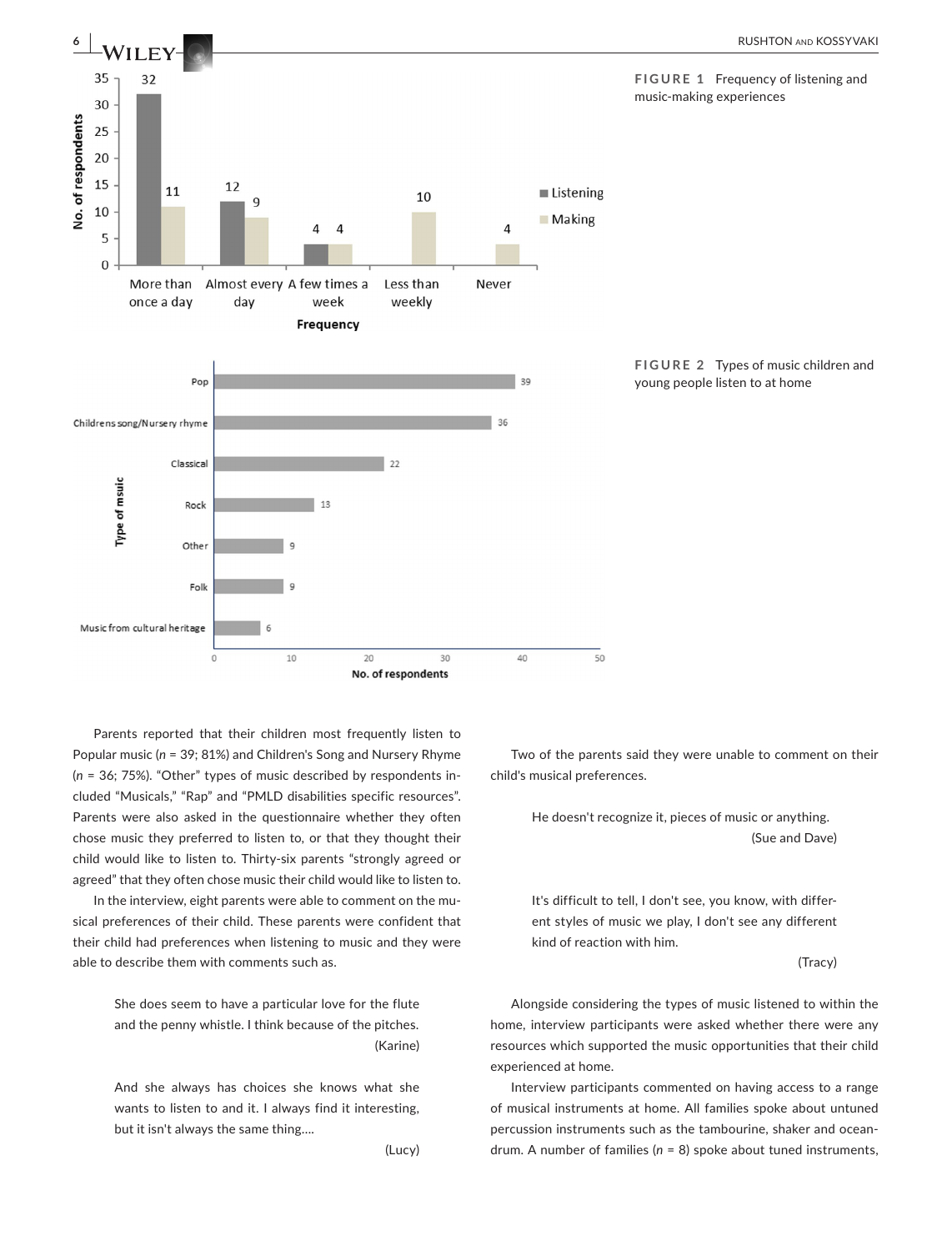most commonly the ukulele (*n* = 4), other tuned instruments included guitar, bass-guitar and piano.

Whilst parents felt that having access to instruments at home supported music-making, they also discussed the importance of "inspiration" and "resources" which came from both learning resources, and experiences gained from attending music classes with their child. Parents reported using a range of specific and nonspecific resources and classes for people with profound and multiple learning disabilities. A number of participants (*n* = 7) spoke about attending "music classes" or "music groups" which supported them to make music at home with their child. Speaking about attending a music-group specifically for children with profound and multiple learning disabilities one participant commented:

> it's certainly been a fantastic support because it's given us ideas on how best to use the instruments and you know, tapping on the instrument and tapping on her body…feeling the rhythm… giving us some direction and some pointers really in terms of what to do.

> > (Hannah)

Some parents (*n* = 4) also spoke about attending music-classes which were not specifically for children with disabilities when their child was younger. Attending music-classes supported music-making in the home, motivating parents. One interview participant reported that:

> Once I realized through the class that that's something that's going to work for her… that definitely motivated me to do that.

> > (Lucy)

#### 3.3.3 | Purpose

The questionnaire collected data on the main reason that the respondents' child listened to and made music at home. Thirty-five families (73%) selected the main reason their child listened to music was because it was enjoyable. Enjoyment was also the primary reason families made music with their child. Twenty-seven respondents (56%) selected "they/we enjoy making music". One respondent wrote, "We sing to be silly and have fun".

Within the interviews, parents provided rich descriptions of the purpose of listening to music and music-making with their child. Most (*n* = 9) agreed that music was "enjoyable" and was able to expand and explore the reasoning behind this, commenting:

> It's a way that she can kind of communicate and join in and it's a source of enjoyment. It's something that we can kind of all enjoy and do together.

> > (Helen)



Enjoyment was also attributed to the sense of togetherness of listening to and making music, with comments such as.

> You remember that with pleasure, because it's like as a family, you are truly together at that point.

> > (Lisa)

Interviewees (*n* = 6) spoke about music being purposed to add routine and structure to the day. Music, both recorded and parental singing was used to signify activities within the day. Melissa described how music was used within the daily routine;

> So, we have a good morning song, then there's a washing your face, I'm going to brushing your teeth song, I mean, they're not exactly a high quality… Then the hoisting song… He absolutely loves that, he proper anticipates that he's being hoisted because of that… songs are part of his routine anyway.

# **3.4**  | **Parental perceptions of how music affects the behaviours and mood of children with profound and multiple learning disabilities**

The majority of respondents "strongly agreed/agreed" that they felt that listening to music increased the communication attempts (*n* = 41, 85%), alertness (*n* = 38, 79%) and playful behaviours (*n* = 43, 90%) displayed by their child (Figure 3). Within the questionnaire, "alertness" was described as: "they seem more aware and responsive to their surroundings" and "playfulness" as "they seem to have a lift in mood and appear happier/more animated."

When asked to describe, in their own words, how listening to music influenced their child's behaviour and mood the main theme which was developed from the questionnaire data was a "calming and relaxing" (*n* = 31, 65%) effect. Comments included "she relaxes, calms and concentrates on the sounds." Respondents also reported a range of ways music may alter their child's behaviour or mood depending on the type of music being listened to: music "engages him, calms him, excites him" and "it brings out different emotions and reactions."

The questionnaire also collected data on parent and caregiver perceptions of how music-making at home may play a role in the mood and behaviours of their child. These are displayed in Figure 4.

All respondents who claimed to make music at home with their child (*n* = 43, 90%) "strongly agreed/agreed" that music-making experiences increased their child's playfulness, having a "lift in mood" and appearing "happier/more animated." This playfulness is captured in questionnaire comments such as "she usually expresses pleasure," "more vocal noises. Attempts hand actions. Laughter, excited behaviour," and "action songs usually lead to giggles and laughter".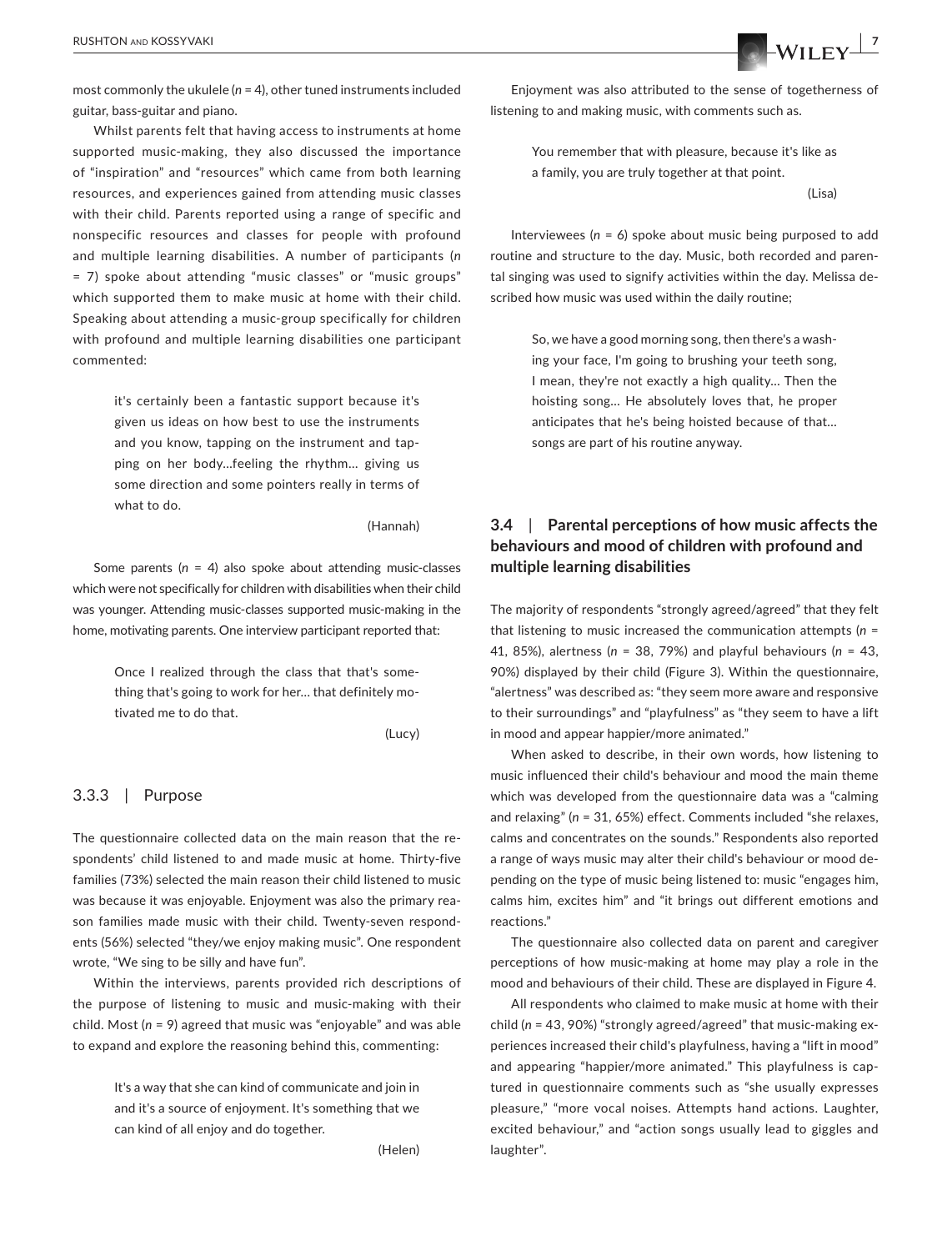**8 WILEY-COLLECTED RUSHTON AND KOSSYVAKI** 

50

45

40

35

 $41$ 

38

43

Supporting the questionnaire data, interviewees commented on a range of behavioural and emotional responses their child displayed when listening to music.

> [Music] can soothe if he's feeling distressed, but it's also the thing that brings him great joy.

> > (Lisa)

Parents highlighted the communication opportunities that they felt music provided, such as their child communicating musical preference, or taking part in turn-taking exchanges. Describing these opportunities parents commented:

> They're quite quick to show you what bit of the…music they like, well you can tell what music they like by the time they start singing and, you know, dancing… (Sarah)

> It's kind of communication, sort of my turn, your turn kind of thing.

> > (Karine)



when [music] comes on, maybe she'll just still for a little while and then she'll join in with the banging and the shaking… she's quite noisy… always kind of making like, squealing and making funny noises.

(Karine)

He will just sit in there in his chair and just listen, and you can hear him kind of making, just because he can't speak, but just happy noises

(Kevin)

A secondary theme generated was the calming influence of music (*n* = 7). This is evidenced in comments such as.

> **FIGURE 3** Parental perspectives on the increased display of *communication attempts*, *alertness* and *playful behaviours* when listening to music



**FIGURE 4** Parental perspectives on the increased display of *communication attempts*, *alertness* and *playfulness* when music-making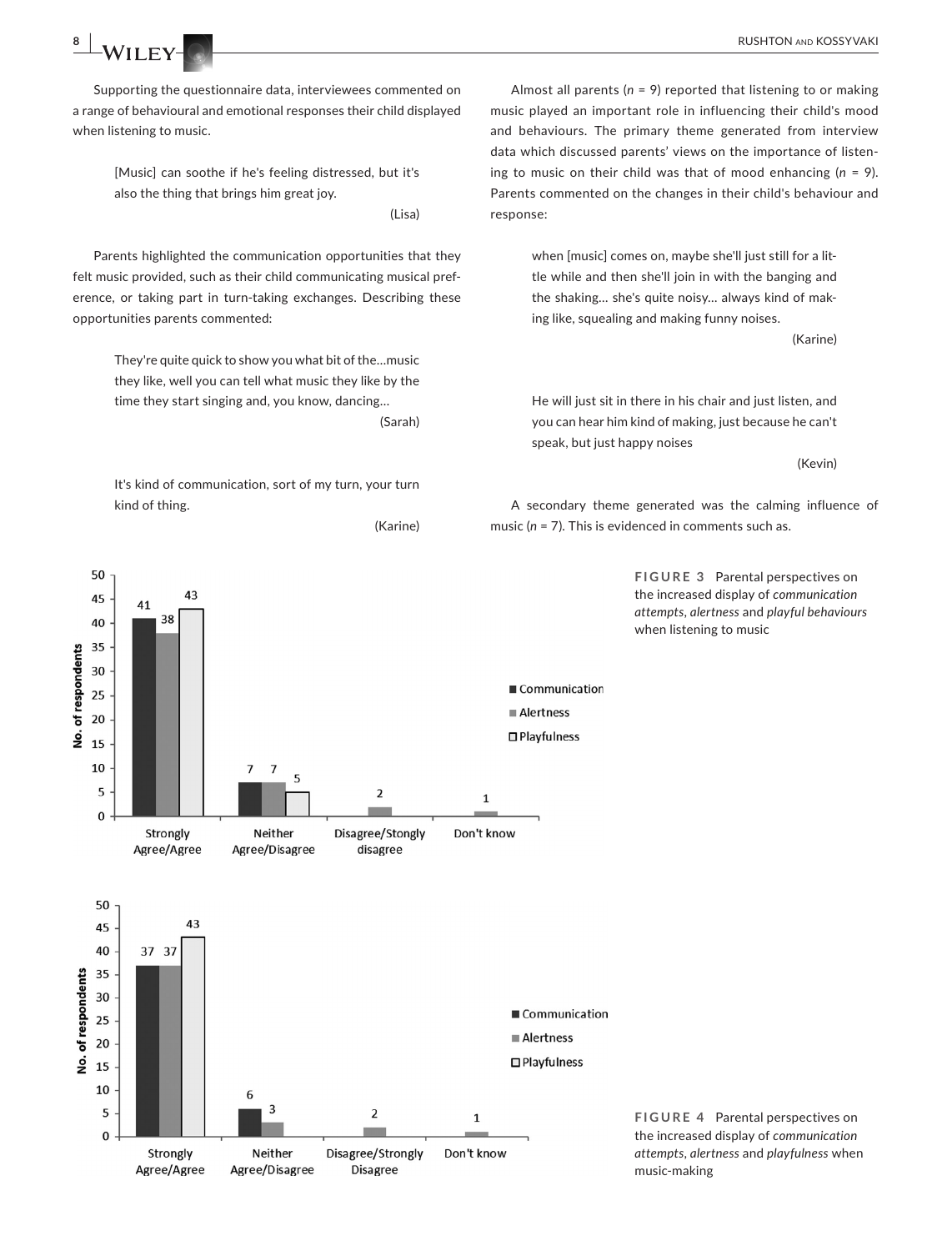He can self harm quite a bit, he can get quite upset with various issues. So like I said… it [music] brings him down to another level regarding his anxieties, it calms, it brings him down to quite a calming level.

(Sarah)

Discussing the role of music-making in the behaviours and mood of their child the main theme which was developed from the interview data was engagement (*n* = 8). This engagement was described in changes of behaviour such as.

> She'll be more giggly, she's much more focused. If you put things on her mat and there's one of her musical and buzzer toys. She will make a beeline to it.

> > (Hannah)

She will clap and vocalize… I think that's a sign of her engagement, it is her efforts, her attempts to take part.

(Karine)

Although most interviewees (*n* = 9) commented on the considerable role both listening to, and making music played in the behaviours of their child, it must be noted that one parent felt musical encounters did not influence their child, commenting:

> No, I don't feel like music has a big impact on [his] life… if we didn't do [music] he wouldn't miss it, and he doesn't necessarily respond to that, so no, I guess it doesn't.

> > (Tracy)



According to the questionnaire data, parents "strongly agreed/ agreed" that they enjoyed listening to (*n* = 45; 94%) and makingmusic (*n* = 41; 85%) at home with their child. Music was evidently recorded as an enjoyable activity for parents to share with their child. Parents were also asked whether they felt more connected to their child when listening to or making music together. The results of this are displayed in Figure 5.

A higher percentage of parents "strongly agreed/agreed" that they felt more connected to their child when making music than when listening to music. When asked to describe in their own words how listening to music with their child made them feel parents said "happy" (*n* = 25; 54%), "calm" or "relaxed" (*n* = 12; 26%) and "connected" (*n* = 11; 24%). Parents were also asked how they felt when making music with their child. When describing this in their own words, 23 comments (52%) included "happy".

The impact of music on the relationship between parent and child/young person was also discussed in the interviews.

> It's almost like a survival actually to me. It is survival for us. I don't, I can't, without music everything would crash.

> > (Lisa)

The most prominent theme that was generated from the data was that of shared connection (*n* = 9). The majority of interviewees (*n* = 9) spoke about the positive influence they felt music had on the relationship they have with their child. Parents described the ways in which music "helped the relationship" (Lucy), facilitated "moments of connection" (Lisa), provided opportunities for



Results are presented as %'s to accommodate for the difference in the total number of respondents for each question, listening to music ( $n = 46$ ) and making music ( $n = 44$ ).

**FIGURE 5** Connected; *listening* to (*n* = 46) and *making*-*music* (*n* = 44) positively impacts on parental feelings of connectedness.Results are presented as %'s to accommodate for the difference in the total number of respondents for each question, listening to music (*n* = 46) and making music (*n* = 44).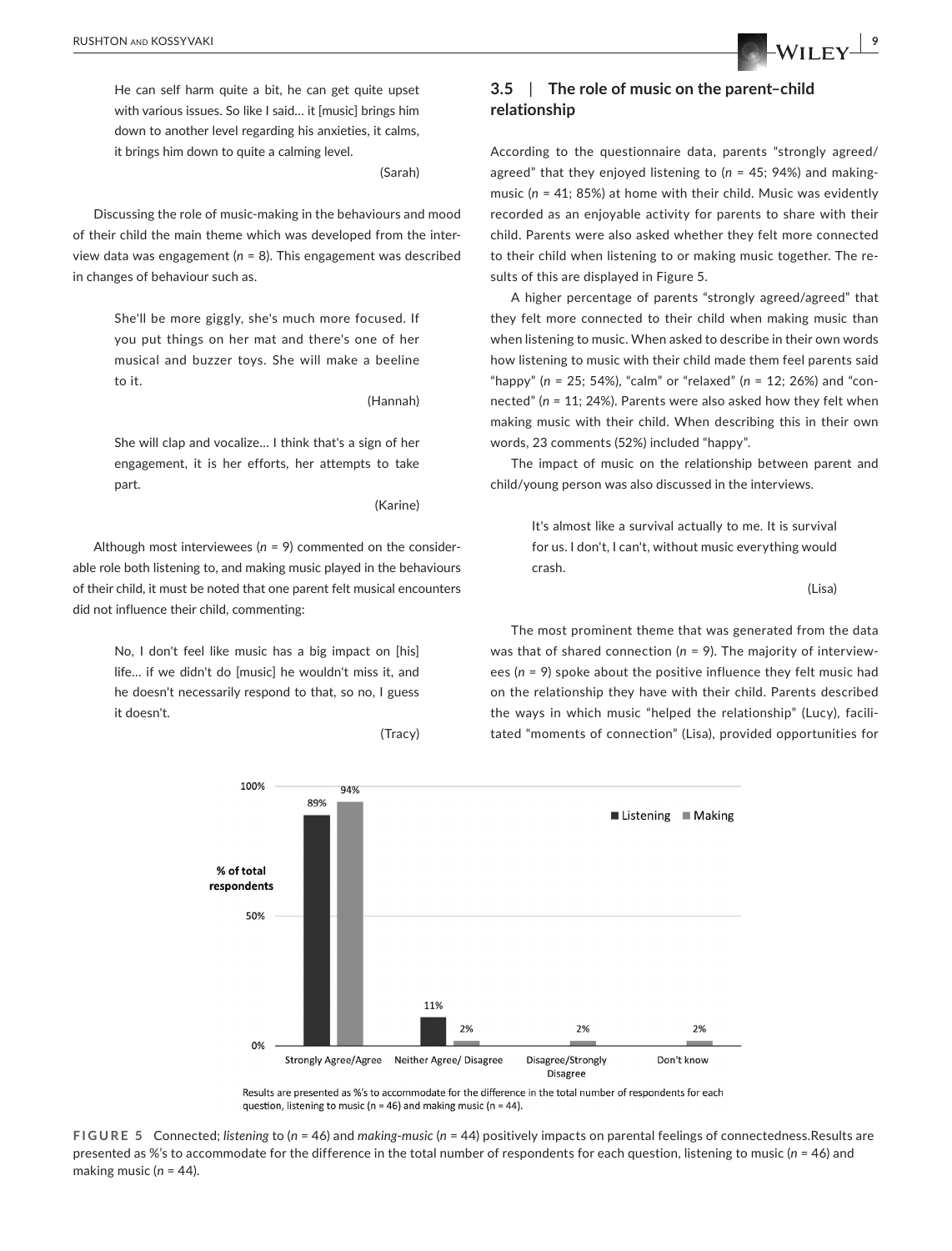communicating and was something they could "all get involved in" (Kevin). Interviewees reported how music facilitated opportunities for them to do something together with their child. Parents described that listening to (*n* = 6) and making music (*n* = 3) were activities that meant as a family they could all be together, evidenced in comments such as

> It's a way that she can kind of communicate and join in and it's a source of enjoyment and it's something that we can kind of all enjoy and do together. So I think it is very important for us.

> > (Helen)

Speaking about the connection they felt with their child when listening to music together parents (*n* = 5) also commented on how they felt these opportunities helped their child to "feel the connection" with them, and "strengthen relationships" with other family members (Melissa).

# **4**  | **DISCUSSION**

The study found that according to their parents'/carers' reports children with profound and multiple learning disabilities were more likely to listen to music than make music at home mirroring the findings of studies with typically developing children (De Vries, 2009; Young, 2008). The ease of listening to music and the minimal effort required to facilitate shared enjoyment may lead to its increased prevalence in home-life. Listening to music was reported to have a "calming" effect on the children within this study in keeping with previous studies (Västfjäll et al., 2012). Findings of this study suggest that some children/young people with profound and multiple learning disabilities have musical preferences and these can be communicated to, and/ or interpreted by their parents. However, the musical preferences of some children/young people with profound and multiple learning disabilities, within the study, remained unclear for their parents/ caregivers. Whilst children with profound and multiple learning disabilities may not be able to initiate, or select their listening experience independently, the effects of listening to music were found to be similar to the literature (Murphy & McFerran, 2017) supporting the argument that the effects of music can be experienced by all humans, regardless of their stage of development (Juslin & Sloboda, 2013).

This specific study revealed that parents use a wide range of instruments and musical resources. The resources, and experiences parents obtain from attending music groups/classes, are important in supporting them to facilitate music-making at home. In line with previous studies (Barrett, 2009; Young, 2008), these resources, skills and ideas are transferred into the home life of the families, long outliving attendance at the classes. These skills and modelled interactions, especially in groups for children with disabilities, may be of particular importance for parents of children with profound and multiple learning disabilities, as typical parent–child responses may not always occur (Ware, 2004).

Parents also reported that during music-making activities the communication attempts, alertness, and playful behaviours of their child increased. The connection between music and playful behaviours is also documented within the literature (Corke, 2012; Prevezer, 2000). However, this study also revealed that positive music-making experiences were sometimes restricted. This was due to the time limitations and caring responsibilities of parents of children with profound disabilities, also described in previous studies (McCann et al., 2016), and the physical and behavioural characteristics of some children with profound and multiple learning disabilities.

Within the home, parents reported that music was used to provide enjoyment and to support daily routines. Literature highlights the importance of enjoyment (Axelsson et al., 2014), routine and structure, within daily life. Structure is seen as an effective method of communication, for individuals who have profound and multiple learning disabilities (Doukas et al., 2017). Using music to support routines and add structure may be valuable as a powerful and engaging multi-sensory stimulus (Altenmuller & Schlaug, 2013). Melodies provide rhythmic, pitch and interval indicators, alongside formal language; these cues are frequently accompanied by an emotional response, all of which increase opportunities for understanding. Further, the mutual enjoyment documented between both parent and child within this study is important, as activities which generate shared enjoyment are likely to be more motivating for both parent and child functioning (Axelsson et al., 2014; Luijkx et al., 2019). Creating opportunities to facilitate mutual enjoyment and feelings of togetherness, through shared musical experiences may begin to overcome some of the difficulties that people with profound and multiple learning disabilities have in forming relationships as reported within the literature (Corke, 2012; Ouvry, 2013).

# **4.1**  | **Limitations of the study and recommendations for future research**

This study was conducted with a self-selected sample of parents/ carers who regularly access the internet, this type of nonprobability sample is not likely to reflect the wider population (Fricker, 2012). Additionally, key demographic information on the participants (e.g. parent age, gender, education level, family size) was not obtained as this study aimed to focus on the parents' experiences rather than generalise the findings to the wider population. Data on the role of music in the behaviours and mood of people with PMLD relied on parental interpretation and reporting, which may not have reflected the emotional experiences of the child/young person (Nind, 2013). The time period, in which the research was undertaken, during the COVID-19 pandemic, created unique circumstances for respondents. These circumstances may not accurately reflect typical homelife experiences. The pandemic restrictions also prevented the direct involvement of people with profound and multiple learning disabilities within the research or the data collection. Recommendations for further research include investigation into the listening experiences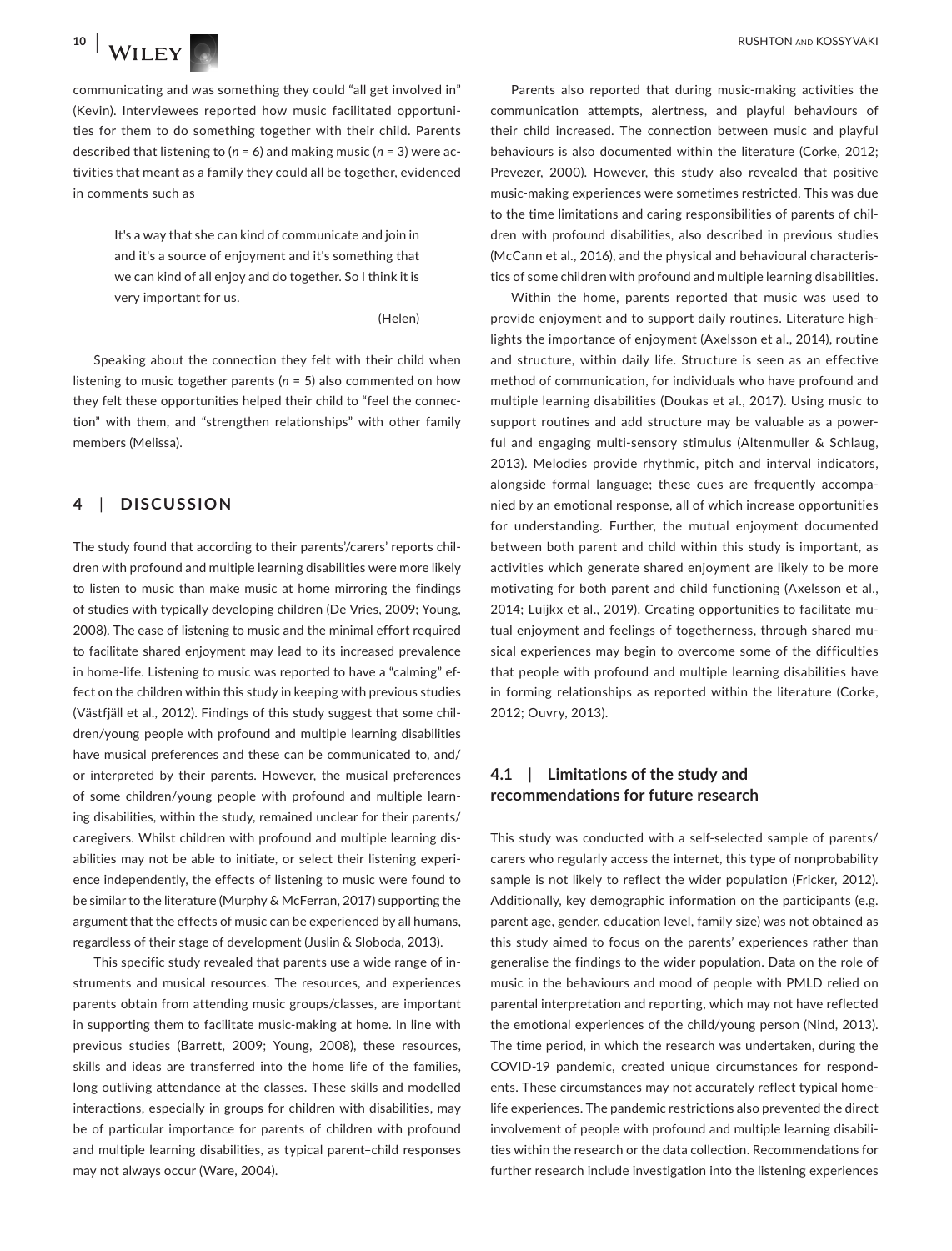and musical preferences of people with profound and multiple disabilities, the impact of attending external music groups on musical experiences in the home, the availability and access of this provision. Further exploration and understanding of the impact of music within the home on sibling interaction and wider family functioning are also recommended.

# **5**  | **CONCLUSION**

This study is one of the first to provide evidence to support the positive role music can play within the home-lives of children/ young people with profound and multiple learning disabilities as experienced by their parents and carers. Although preference, ability and need differ between individuals, music is frequently reported to have a strong presence and purpose within daily life. For some families, music appears to be a lifeline whereas for others a medium to communicate, an enjoyable past-time or part of a routine. The accessible, inclusive and emotive nature of music supports relationships between many individuals with profound and multiple learning disabilities, their caregivers and their wider family. Music unites, connects and bonds. Whilst there may be barriers to the musical experiences children and young people with profound and multiple learning disabilities encounter at home, the findings within this study evidence the value of musical experiences have for both individuals with profound and multiple learning disabilities and their parents and carers. Highlighting music and its important role in the well-being of parents of children with profound and multiple learning disabilities is essential. Supporting, equipping and empowering parents to provide these experiences may be fundamental in fulfilling the social and personal needs of an individual with profound and multiple learning disabilities and their family.

#### **DATA AVAILABILITY STATEMENT**

The data that support the findings of this study are available from the corresponding author upon reasonable request.

#### **ORCID**

*Rosie Rushto[n](https://orcid.org/0000-0001-9657-2932)* <https://orcid.org/0000-0001-9657-2932>

#### **REFERENCES**

- Altenmuller, E., & Schlaug, G. (2013). Music, brain and health: Exploring biological foundations of music's health effect'. In R. MacDonald, G. Kreutz, & L. Mitchell (Eds.), *Music, health and well-being* (pp. 12–24). Oxford University Press. [https://doi.org/10.1093/acpro](https://doi.org/10.1093/acprof:oso/9780199586974.003.0002) [f:oso/9780199586974.003.0002.](https://doi.org/10.1093/acprof:oso/9780199586974.003.0002)
- Axelsson, A., Imms, C., & Wilder, J. (2014). Strategies that facilitate participation in family activities of children and adolescents with profound intellectual and multiple disabilities: parents' and personal assistants' experiences. *Disability and Rehabilitation*, *36*(25), 2169– 2177.<https://doi.org/10.3109/09638288.2014.895058>
- Barrett, M. (2009). Sounding lives in and through music: A narrative inquiry of the 'everyday' musical engagement of a young child. *Journal of Early Childhood Research*, *7*(2), 115–134. [https://doi.](https://doi.org/10.1177/1476718X09102645) [org/10.1177/1476718X09102645](https://doi.org/10.1177/1476718X09102645)
- BERA (British Education Research Association) (2018). *Ethical guidelines for educational research*. [https://www.bera.ac.uk/publication/ethic](https://www.bera.ac.uk/publication/ethical-guidelines-for-educational-research-2018) [al-guidelines-for-educational-research-2018](https://www.bera.ac.uk/publication/ethical-guidelines-for-educational-research-2018)
- Braun, V., & Clarke, V. (2006). Using thematic analysis in psychology. *Qualitative Research in Psychology*, *3*(2), 77–101. [https://doi.](https://doi.org/10.1191/1478088706qp063oa) [org/10.1191/1478088706qp063oa](https://doi.org/10.1191/1478088706qp063oa)
- Brinkmann, S. (2013). *Qualitative Interviewing (Understanding Qualitative Research)*. Oxford University Press.
- Clayton, M. (2009). The social and personal functions of music in crosscultural perspective. In S. Hallam, I. Cross, & M. Thaut (Eds.), *Oxford handbook of music psychology* (2nd edn, pp. 47–63). Oxford University Press. [https://doi.org/10.1093/oxfordhb/9780199298](https://doi.org/10.1093/oxfordhb/9780199298457.013.0004) [457.013.0004](https://doi.org/10.1093/oxfordhb/9780199298457.013.0004)
- Corke, M. (2002). *Approaches to communication through music*. David Fulton Publishers.
- Corke, M. (2012). *Using playful practice to communicate with special children*. Routledge.
- Creswell, J., & Creswell, J. D. (2005). Mixed methods research: Developments, debates and dilemmas. In R. Swanson, & E. Holton (Eds.), *Research in organisations, foundations and methods of inquiry* (pp. 315–325). Berrett-Koehler Publishers Inc.
- Custodero, L., & Johnson-Green, E. (2003). Passing the cultural torch: Musical experience and musical parenting of infants. *Journal of Research in Music Education*, *51*(2), 102–114. [https://doi.](https://doi.org/10.2307/3345844) [org/10.2307/3345844](https://doi.org/10.2307/3345844)
- de Vries, P. (2009). Music at home with the under fives: what is happening? *Early Child Development and Care*, *179*(4), 395–405. [https://doi.](https://doi.org/10.1080/03004430802691914) [org/10.1080/03004430802691914](https://doi.org/10.1080/03004430802691914)
- Doukas, T., Fergusson, A., Fullerton, M., & Grace, J. (2017). *Supporting people with profound and multiple learning difficulties*. Core and Essential Service Standards.
- Emerson, E. (2009). Estimating future numbers of adults with profound multiple learning disabilities in England. *Tizard Learning Disability Review*, *14*(4), 49–55. <https://doi.org/10.1108/13595474200900040>
- Fricker, R. (2012). Sampling Methods for Web and E-mail Surveys. In J. Hughes (Ed.), *SAGE internet research methods*. (pp. 195–216). SAGE Publications.
- Hallam, S., & MacDonald, R. (2013). Introduction: Perspectives on the power of music. *Research Studies in Music Education*, *35*(1), 83–86. [https://doi.org/10.1177/1321103X13488485.](https://doi.org/10.1177/1321103X13488485)
- Juslin, P. N., & Sloboda, J. A. (2013). Music and emotion. In D. Deutsch (Ed.), *The psychology of music* (pp. 583–645). Elsevier Academic Press.
- Krause, A. E., North, A. C., & Hewitt, L. Y. (2015). Music-listening in everyday life: Devices and choice. *Psychology of Music*, *43*(2), 155– 170. <https://doi.org/10.1177/0305735613496860>
- Lamont, A. (2012). Emotion, engagement and meaning in strong experiences of music performance. *Psychology of Music*, *40*(5), 574–594. <https://doi.org/10.1177/0305735612448510>
- Lavrakas, P. (2008). *Encyclopedia of survey research methods*. Sage Publications Inc.
- Luijkx, J., van der Putten, A., & Vlaskamp, C. (2019). A valuable burden? The impact of children with profound intellectual and multiple disabilities on family life. *Journal of Intellectual & Developmental Disability*, *44*(2), 184–189. [https://doi.org/10.3109/13668](https://doi.org/10.3109/13668250.2017.1326588) [250.2017.1326588](https://doi.org/10.3109/13668250.2017.1326588)
- MacDonald, R., Hargreaves, D., & Miell, D. (Eds.) (2017). *Handbook of musical identities*. Open University Press.
- Mactavish, J., & Schleien, S. (2004). Re-injecting spontaneity and balance in family life: Parents' perspectives on recreation in families that include children with developmental disability. *Journal of Intellectual Disability Research*, *48*, 123–141. [https://doi.](https://doi.org/10.1111/j.1365-2788.2004.00502.x) [org/10.1111/j.1365-2788.2004.00502.x](https://doi.org/10.1111/j.1365-2788.2004.00502.x)
- McCann, D., Bull, R., & Winzenberg, T. (2016). Brief report: Competence, value and enjoyment of childcare activities